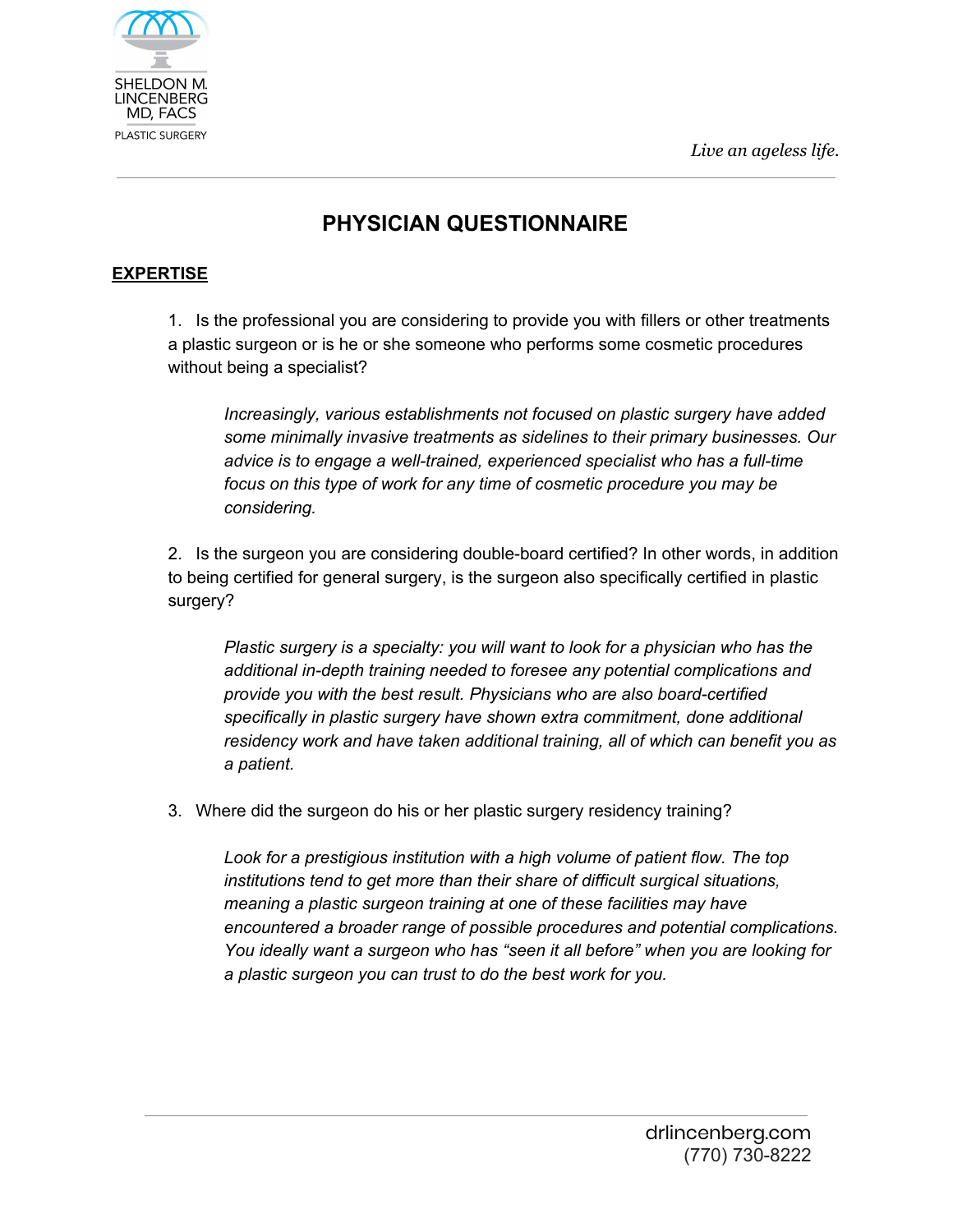*Live an ageless life.*



## **EXPERIENCE**

4. How many years has your plastic surgeon been in practice in the current general location?

*While surgical training is critical, time in private practice can also be a factor in the kind of result your doctor will be able to get for you. Experience matters. Ideally, look for a plastic surgeon who has worked in one market for many years and who has served patients successful for an extended period of time.*

5. How much experience does your surgeon have with the particular procedure you are considering?

*It is a plus for a surgeon you are considering to have experience across a broad range of procedures. In addition, look for someone who has done a meaningful number of the specific type of procedure you are seeking.*

6. What do other patients say about their experience with the plastic surgeon you are considering?

*Online Google reviews may be one way to learn more about the reputation of a particular plastic surgeon, but these reviews are usually brief and may lack a level of detail that would be helpful to you. Another good approach is to talk to actual patients your surgeon has served. You will get a very clear picture of the full experience you can expect from that type of word-of-mouth information.*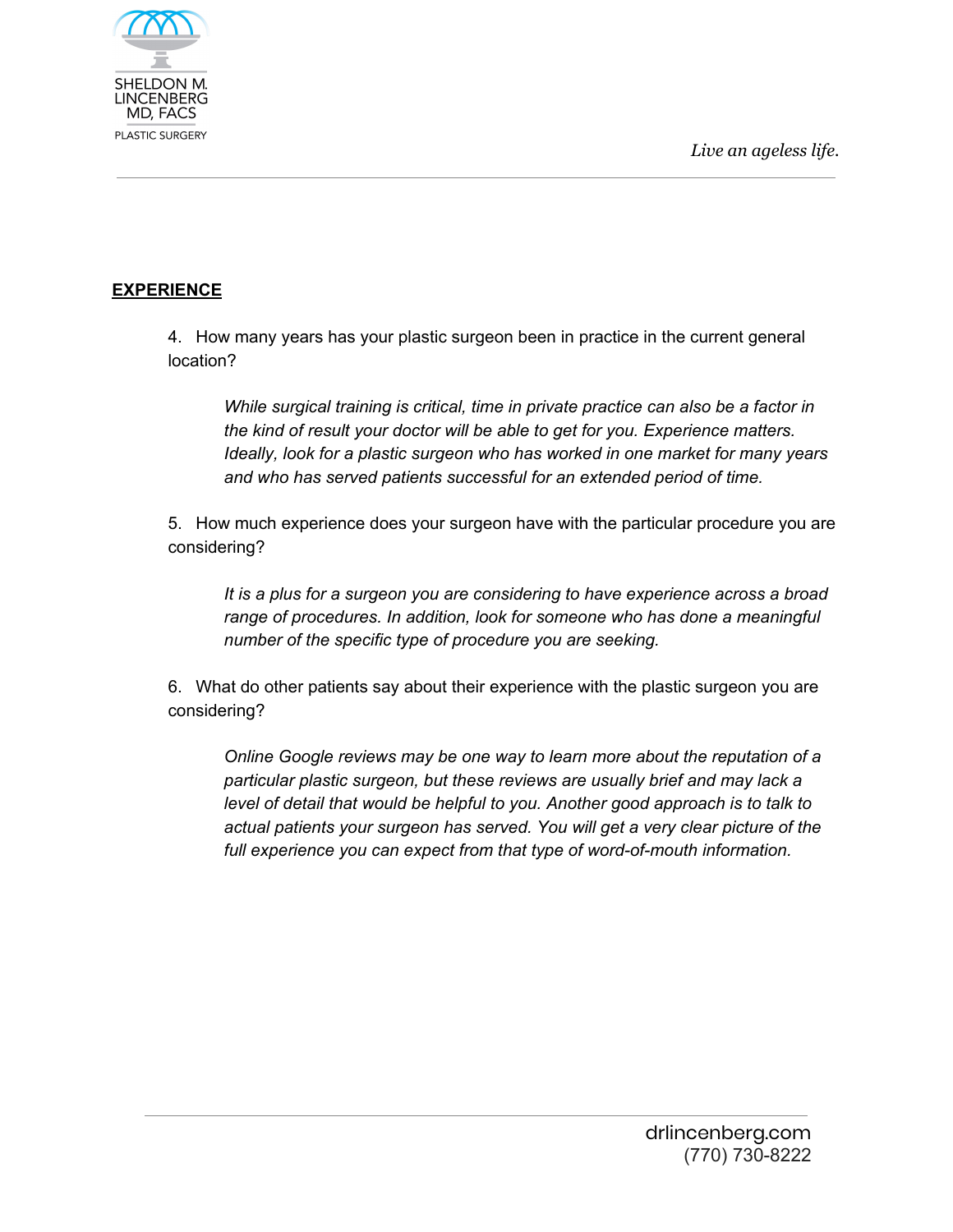

## **PERSONALIZED ATTENTION**

7. A plastic surgeon may have met all of your expertise and experience requirements, but what kind of personal connection can you establish with him or her?

*Does your surgeon take the time you need to answer your question without seeming hurried? Do you get the sense that you are important and are receiving personalized attention?*

8. Is your plastic surgeon a well-rounded, good person whom you believe you can trust?

*How much do you know about the surgeon you are considering outside the area of his or her practice? Is your surgeon part of the community in any meaningful way? Are there ways your surgeon does good in the world outside the scope of the plastic surgery practice? These considerations may or may not matter significantly to you, but generally getting a sense of "the person" in addition to "the surgeon" may be meaningful.*

9. How are you treated from the very first interaction with the office team?

*You can tell a lot about a surgeon based on the practice's team. Does each member of the team treat you well at every interaction? Are they prompt and attentive, and do they use your time well? Are they responsive and courteous? Remember that you will dealing not only with the surgeon, but with the office staff as well. You should feel completely comfortable with every exchange.*

Good luck with your search for the right plastic surgeon. Dr. Lincenberg and his team are here to help you live the ageless life however we can, and we hope to speak with you soon!